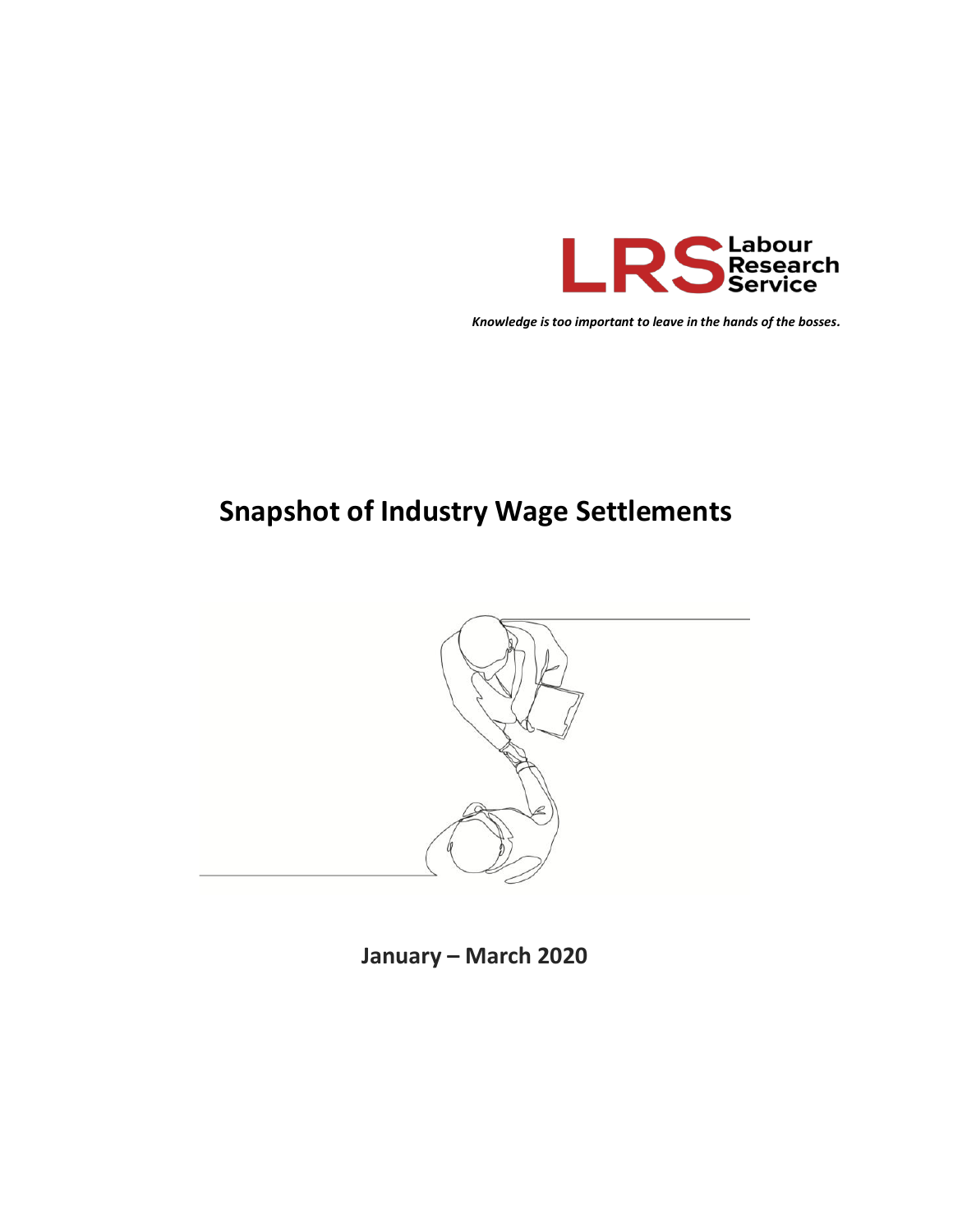## Minimum wage and (%) wage increases (Q1 2020)

| <b>Bargaining Unit</b>                                                   | <b>Industry</b>                                       | <b>Monthly</b><br><b>Wage</b><br>2020 | 2020 %<br>Incr. on<br><b>Actual</b><br>wages |
|--------------------------------------------------------------------------|-------------------------------------------------------|---------------------------------------|----------------------------------------------|
| Farmworker                                                               | Agriculture                                           | 3640                                  | 3.8                                          |
| Forestry Worker                                                          | Agriculture                                           | 3 6 4 0                               | 3.8                                          |
| Normandien Farms                                                         | Agriculture                                           | 4 1 5 2                               | 3.8                                          |
|                                                                          |                                                       |                                       |                                              |
| Durban University of Technology                                          | Community, Social & Personal Services                 |                                       | 6.5                                          |
| Walter Sisulu University                                                 | Community, Social & Personal Services                 |                                       | 6.4                                          |
| University of Cape Town (Academics)                                      | Community, Social & Personal Services                 |                                       | 6.3                                          |
| University of Cape Town                                                  | Community, Social & Personal Services                 | 13238                                 | 7.2                                          |
| Unisa                                                                    | Community, Social & Personal Services                 | 9625                                  | 6.5                                          |
| University of Mpumalanga                                                 | Community, Social & Personal Services                 |                                       | 8.0                                          |
| <b>Domestic Workers</b>                                                  | Community, Social & Personal Services                 | 3034                                  | 3.7                                          |
|                                                                          |                                                       |                                       |                                              |
| Bargaining Council for the Electrical Industry Area C                    | Construction                                          | 3956                                  | 5.0                                          |
|                                                                          |                                                       |                                       |                                              |
| SGS South Africa Pty Limited                                             | Finance, Insurance, Real Estate and Business Services | 10000                                 | $\overline{7}$                               |
| Domestic Workers (who work 27 ordinary hours per week or less) Area A    | Finance, Insurance, Real Estate and Business Services | 1945                                  | 3.8                                          |
| Domestic Workers (who work 27 ordinary hours per week or less) Area B    | Finance, Insurance, Real Estate and Business Services | 1821                                  | 3.8                                          |
| Domestic Workers (who works more than 27 ordinary hours per week) Area A | Finance, Insurance, Real Estate and Business Services | 3034                                  | 3.8                                          |
| Domestic Workers (who works more than 27 ordinary hours per week) Area B | Finance, Insurance, Real Estate and Business Services | 3034                                  | 3.8                                          |
| Contract Cleaning Sector Area A                                          | Finance, Insurance, Real Estate and Business Services | 4450                                  | 4                                            |
| <b>Contract Cleaning Sector Area B</b>                                   | Finance, Insurance, Real Estate and Business Services | 4489                                  | 4                                            |
| Contract Cleaning Sector Area C                                          | Finance, Insurance, Real Estate and Business Services | 4059                                  | 4                                            |
|                                                                          |                                                       |                                       |                                              |
| Lafarge Cement Mining & Industries Pty Ltd                               | Manufacturing                                         | 6578                                  | 6.5                                          |
| Afrisam S.A Pty Ltd (Engineering)                                        | Manufacturing                                         | 6375                                  | $6.5\,$                                      |
| Afrisam S.A Pty Ltd (Production)                                         | Manufacturing                                         | 6782                                  | 6.5                                          |
| Everite Building Products Pty Ltd                                        | Manufacturing                                         | 10886                                 | 6.5                                          |
| Monier Coverland South Africa Pty Ltd                                    | Manufacturing                                         | 4420                                  | 6.5                                          |
| Cape Feldspar Minerals                                                   | Manufacturing                                         | 5826                                  | 9.0                                          |